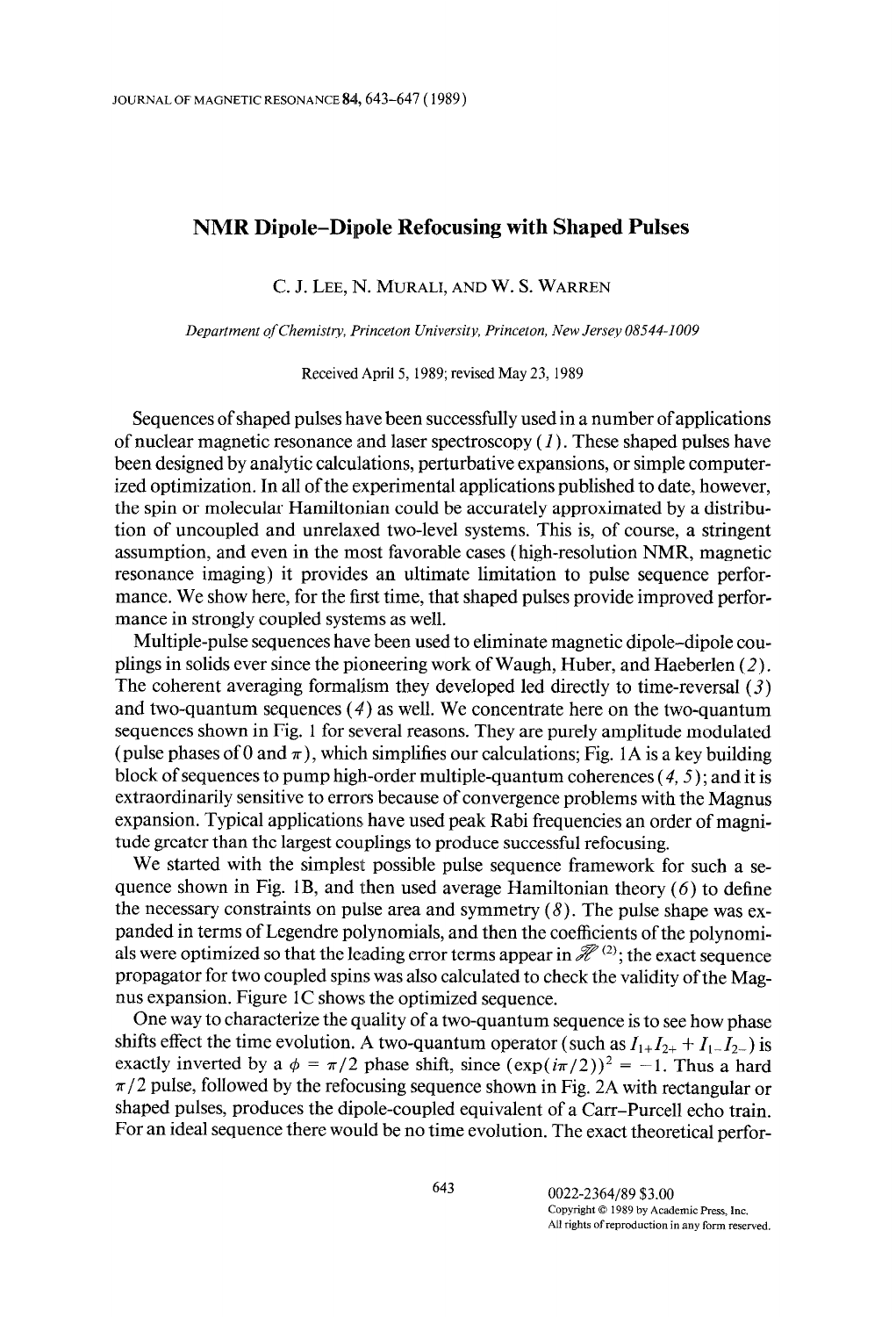

FIG. 1. (A) The standard eight-pulse sequence for two-quantum excitation in dipole-coupled systems. To lowest order the sequence compensates for the errors linear in spin operators. (B) The two-pulse sequence is the simplest two-quantum sequence. However, it does not have compensating properties the eight-pulse sequence possesses. (C) Optimized shaped pulse sequence. The individual pulse is kept symmetric, so the overall sequence is antisymmetric. The sequence therefore makes all odd-order terms in the Magnus expansion vanish  $(8)$ . In all above sequences the relation between the window lengths and the pulse width is given by  $\tau' = t_p + 2\tau$ .

mance of the shaped-pulse sequence on a two-spin system, compared to rectangular pulse sequences with the same peak power and duty cycle  $(\delta)$ , is shown in Fig. 2B. The peak Rabi frequency ( $v_{\text{peak}}$ ) was only three times larger than the dipole-coupling constant  $(D)$ , so errors are obvious, but the pulse shaping provides dramatic improvement.

Figure 3 shows spectra of  $\approx$  5% CH<sub>2</sub>Cl<sub>2</sub> dissolved in the liquid crystal nematic phase of Eastman 15320 at room temperature with acetone- $d_6$  as the internal lock. All spectra were obtained on a JEOL GX 270 MHz spectrometer with a standard 5 mm <sup>1</sup>H probe and with a sample spinning rate at 15 Hz to remove the inhomogeneity of the static field. A QuaTech WSB-10 synthesizer with an internal clocking rate of 200 ns/point was used to generate the nonsquare waveform with a 500 point approximation, as described in previous work  $(7)$ . The top spectrum shows a Pake doublet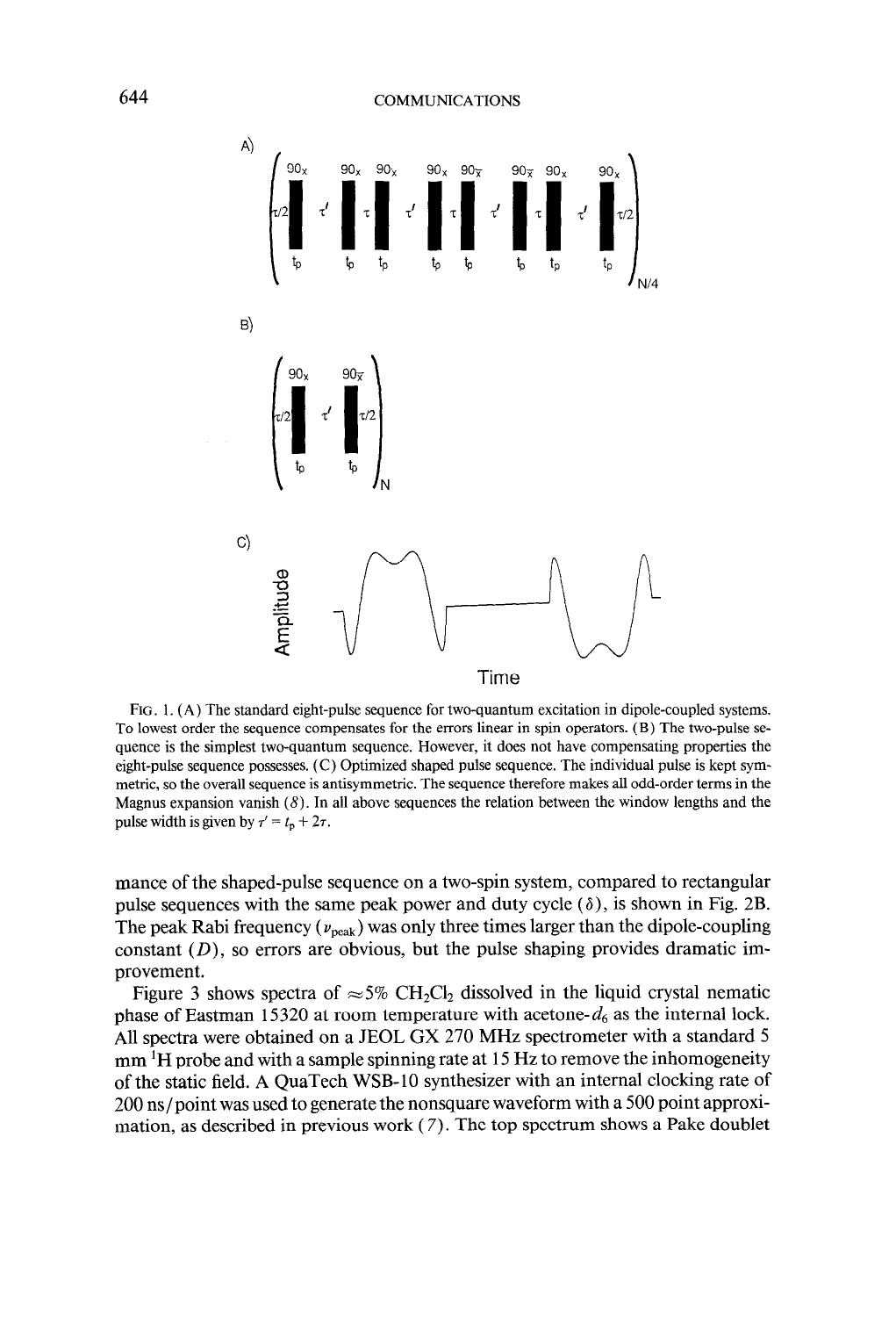

FIG. 2. (A) Schematic diagram for a dipole-coupled analog of the Carr-Purcell sequence. The first block following the prepulse is either the two- or the eight-pulse sequences. The second is the 90° phase-shifted version of the first. (B) Comparison of dipole refocusing performance of the shaped pulse sequence using the shape above with the rectangular two- and eight-pulse sequences for two-quantum excitation. The  $x$ magnetization is plotted against the number of repetitions N of the sequences. Parameters used are  $v_{\text{peak}}/v_{\text{peak}}$  $D \approx 2.8$ ;  $\delta \approx 25.8\%$ . See text for notation.

with the dipole-coupling constant  $D \approx 1.1$  kHz, which results by applying a hard  $\pi/2$  pulse followed by a Fourier transform of the free induction decay. The other two spectra result from the free evolution of the spins after one cycle of the sequence shown in Fig. 2A with shaped and rectangular pulses. If the refocusing was perfect, a normal-looking Pake doublet would result. However, both spectra display phase anomalies in the excited peaks due to spin operators such as  $I_{1y}I_{2z}$ , which are produced by the imperfect refocusing of the sequences. In order to make a fair comparison, we constrained the rectangular and shaped two-pulse sequences to the same peak power ( $\approx$ 4 W) and same average power dissipation ( $\delta \approx 25.8\%$ ); this makes the rectangular pulse sequence shorter than the shaped pulse sequence ( $545.2 \mu s$  for the rectangular pulse and 720  $\mu$ s for the shaped pulse), which would normally tend to improve performance of the rectangular pulse sequence. With very high peak powers both sequences performed equivalently well; at the power shown here the shaped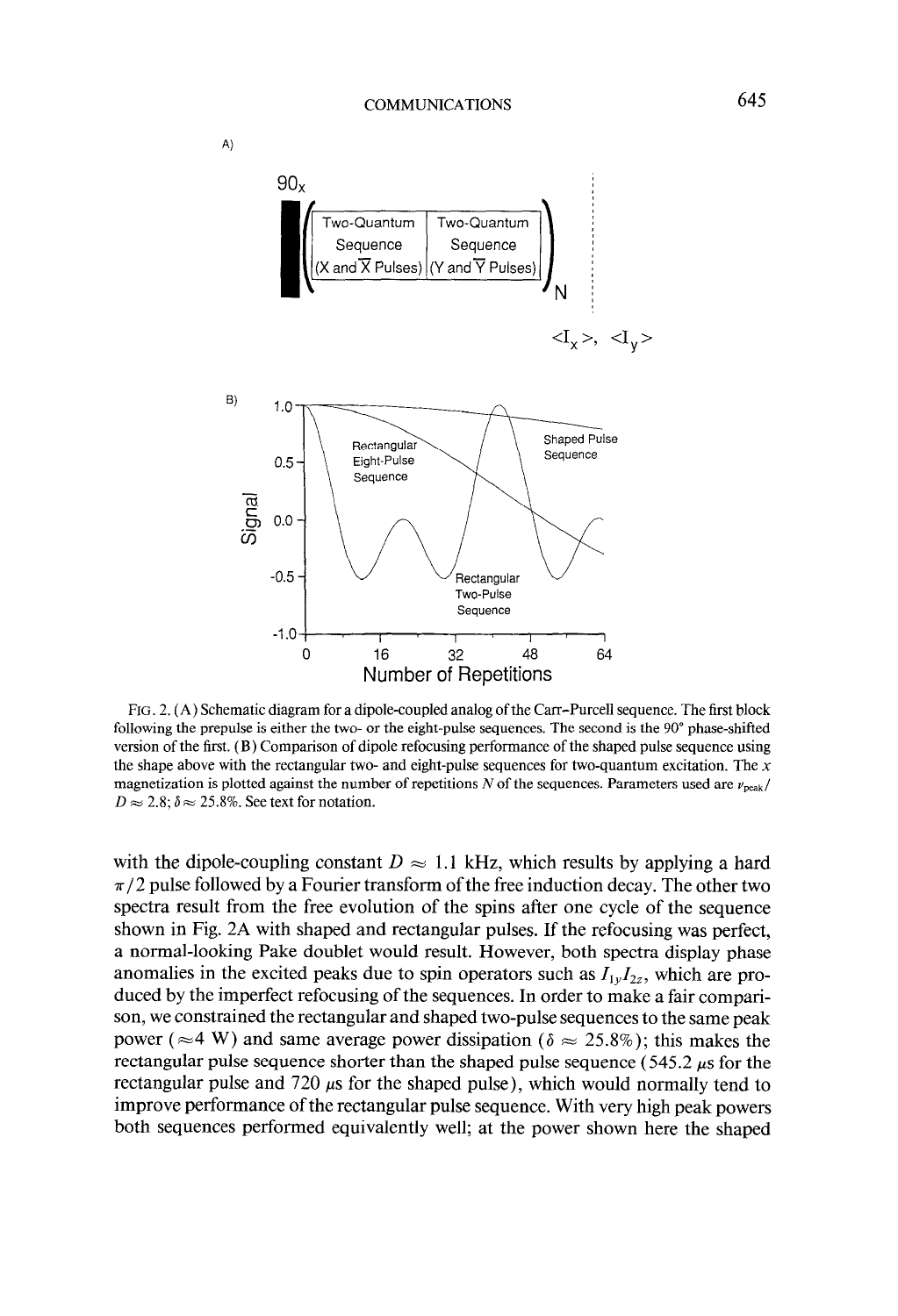

FIG. 3. Experimental verification of the peak power reduction with shaped two-quantum sequence. With a very low peak power ( $\approx$ 4 W) the shaped pulse sequence maintains excellent dipolar refocusing, and thereby produces very small phase errors in the spectrum; the rectangular pulse sequence fails completely at the same peak power.  $\phi_1$  and  $\phi_2$  denote phase errors of the left and the right peaks, respectively.

pulse sequence gives rise to very small phase distortions and hence it maintains excellent refocusing (even after multiple repetitions), but the rectangular pulse sequence performs poorly.

In summary, we have shown that complex multiple-pulse sequences can be profitably replaced with shaped RF pulses. While this preliminary demonstration used only two coupled spins- $\frac{1}{2}$ , the optimization procedure is valid for an arbitrarily large number of coupled spins. Further improvements are possible in several ways; for example, the two pulses can be made asymmetric if the second pulse is the timereversed version of the first  $(8)$ , and phase modulation is possible as well. The dimensionless ratio  $v_{\text{peak}}/D \approx 2.8$  was intentionally made small here to demonstrate the limits of performance. This ratio was much larger  $(>15)$  in Ref. (4) to produce satisfactory refocusing with rectangular eight-pulse sequences. This implies a factor of 30